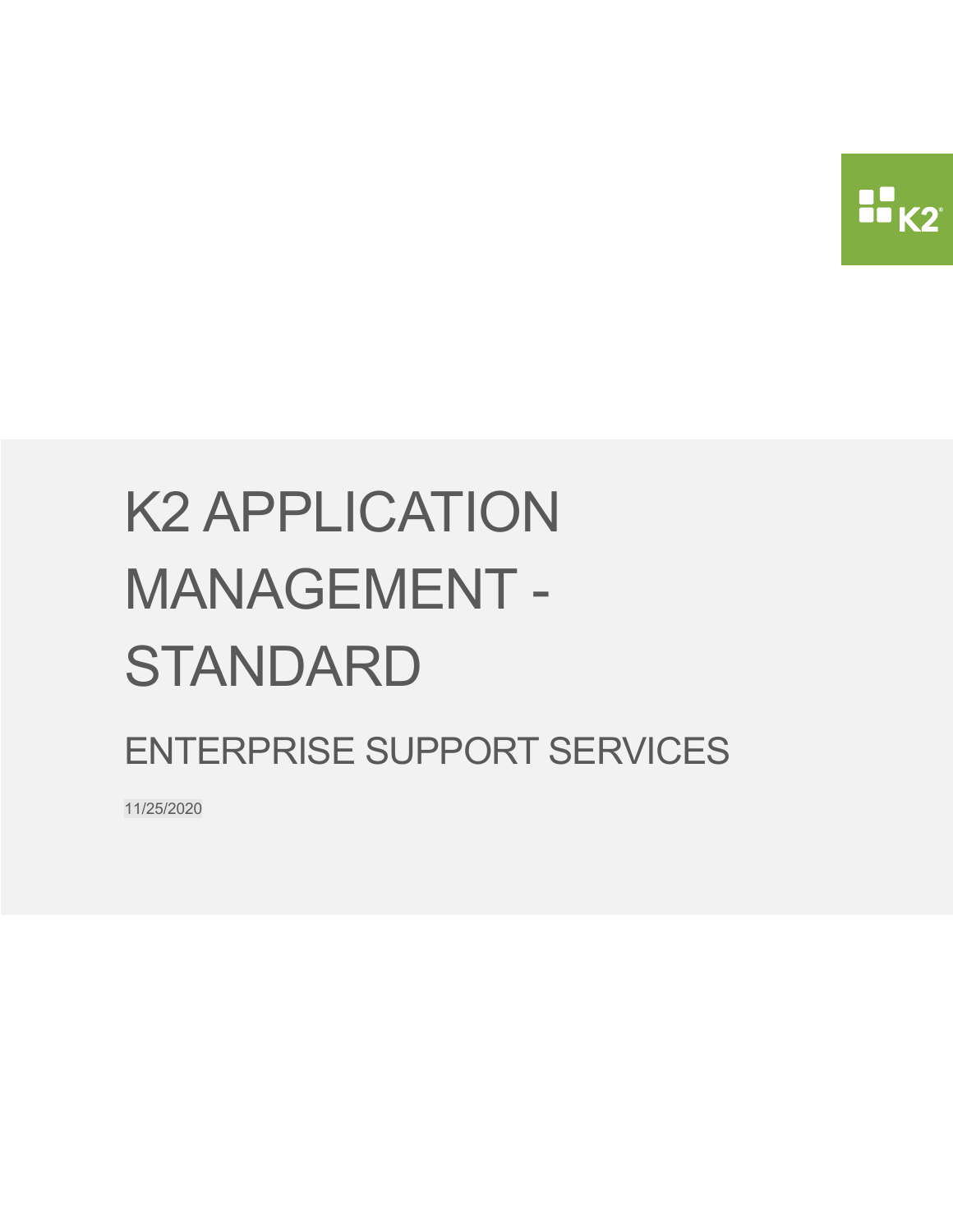# TABLE OF CONTENTS

| $\mathbf{1}$   |     |  |
|----------------|-----|--|
| $\overline{2}$ |     |  |
|                | 2.1 |  |
|                | 2.2 |  |
|                | 2.3 |  |
|                | 2.4 |  |
|                | 2.5 |  |
|                | 2.6 |  |
|                | 2.7 |  |
| 3              |     |  |
|                | 3.1 |  |
|                | 3.2 |  |
|                | 3.3 |  |
|                | 3.4 |  |
|                | 3.5 |  |
|                | 3.6 |  |
|                | 3.7 |  |
| $\overline{4}$ |     |  |
|                | 4.1 |  |
|                | 4.2 |  |
|                | 4.3 |  |
|                | 4.4 |  |
|                | 4.5 |  |
|                | 4.6 |  |
| 5              |     |  |
|                | 5.1 |  |
|                | 5.2 |  |
|                | 5.3 |  |
|                | 5.4 |  |
| 6              |     |  |
|                | 6.1 |  |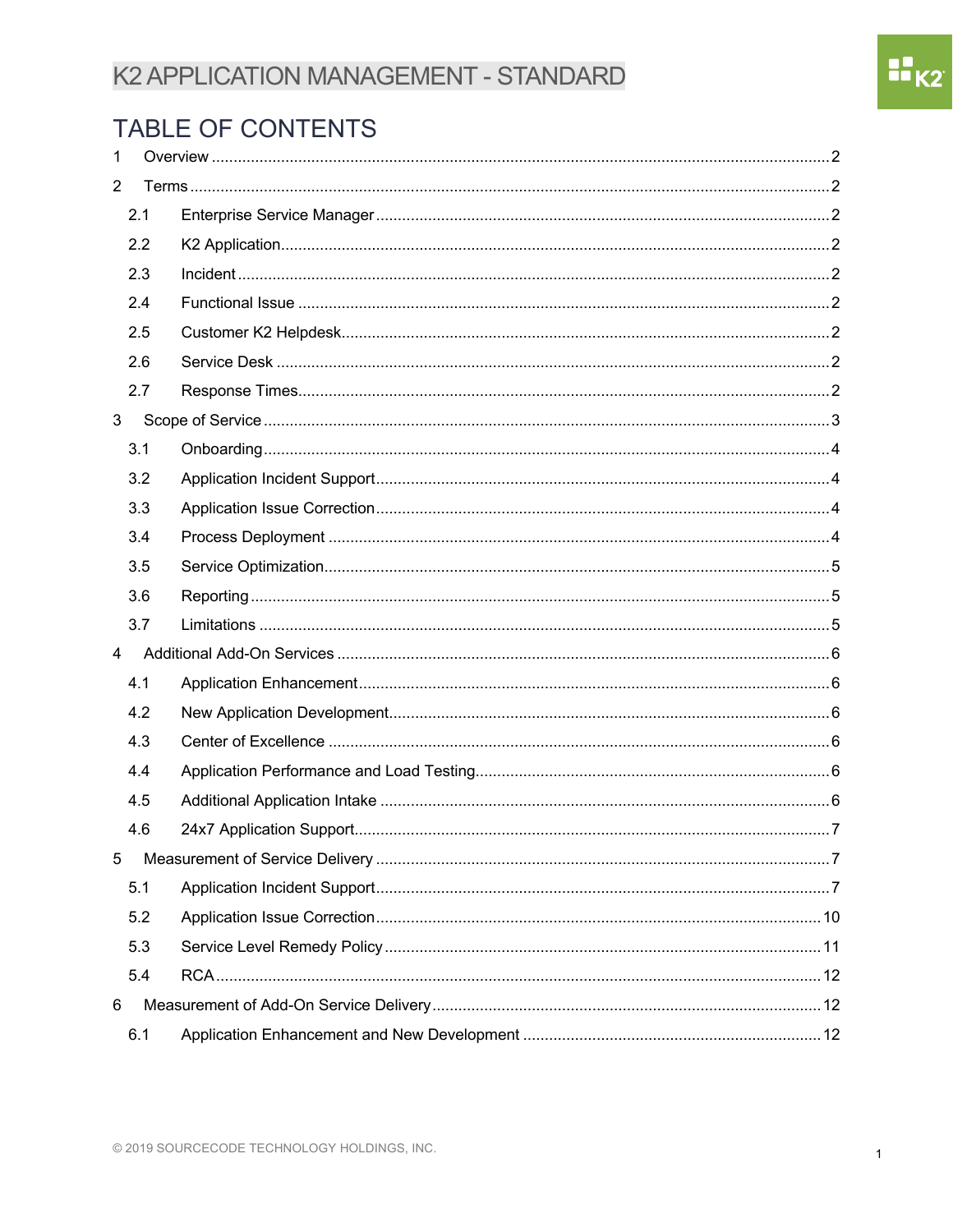# 1 OVERVIEW

These K2 Application Management Policies ("Policies") apply to service delivery of the K2 Application Management Service (the "Service") provided by K2 Managed Services, part of SourceCode Technology Holdings, Inc. and its subsidiaries ("SourceCode").

As used in these policies, "Subscriber", "you" and "your" refers to the individual or entity that has ordered the Service from SourceCode or an authorized distributor or reseller, as applicable.

The Service is provided in English, and during regional hours of operations, unless noted otherwise.

# 2 TERMS

#### **2.1 ENTERPRISE SERVICE MANAGER**

You will be assigned a K2 Enterprise Service Manager ("ESM"), as the primary point of contact for service delivery.

#### **2.2 K2 APPLICATION**

A "K2 Application" is a combination of workflows, forms, SmartObjects, reports, and other artifacts which serve to address a specific business requirement. Depending on the level of the Service purchased, multiple K2 Applications will be supported under the Service.

#### **2.3 INCIDENT**

An "Application Incident" is a single issue or query related to a supported K2 Application.

#### **2.4 FUNCTIONAL ISSUE**

For purposes of this agreement, "Functional Issue" means any issue or error with any functional aspect of the supported K2 Application, including issues with the K2 Application complying with the specification or documentation, or unexpected behavior of the K2 Application which deviates from the specification or documentation.

#### **2.5 CUSTOMER K2 HELPDESK**

Customer resources who provide first-level application support for the K2 Application(s) covered by the Service are referred to herein as the "Customer K2 Helpdesk".

#### **2.6 SERVICE DESK**

A "Service Desk" is software used by the Customer K2 Helpdesk and/or SourceCode to track incidents and requests. Typically, the Service will leverage your Service Desk software, integrated with SourceCode's support ticket system (where possible).

#### **2.7 RESPONSE TIMES**

Response and Resolution Times only include SourceCode hours spent resolving the incident, excluding time spent waiting for customer response.

OU<br>Doka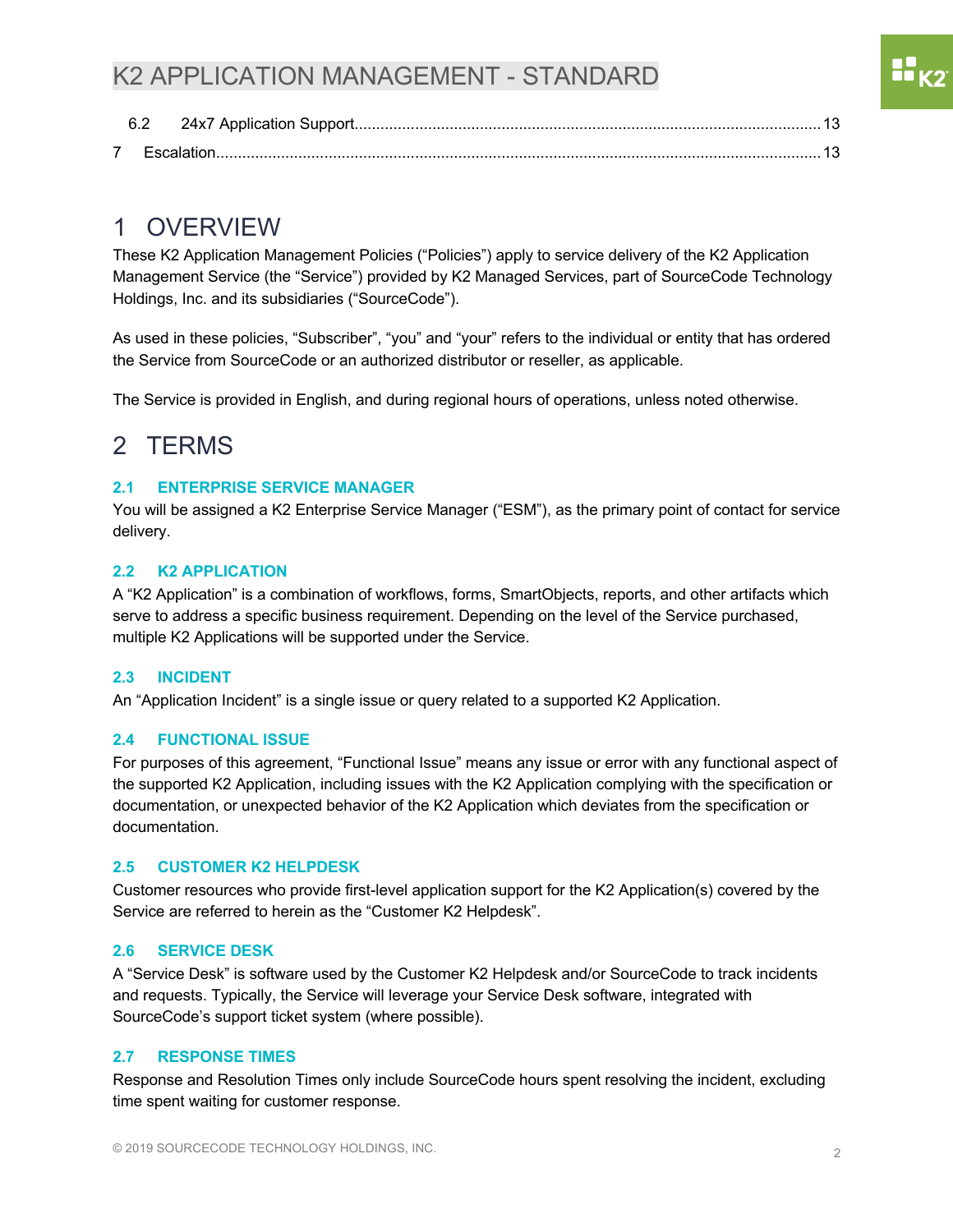#### **2.7.1 INITIAL RESPONSE TIME**

The "Initial Response Time" is the time between the initial report by you and when SourceCode sends an initial response to your report. A "business day" means a regular business workday other than a Saturday, a Sunday or a public holiday in the region from which the Service is provided to you, and "business hours" means the regular business hours in that region (see here for regional hours of operation and contact information).

#### **2.7.2 ESTIMATION RESPONSE TIME**

"Estimation Response Time" is the time between initial report of an issue and provision of an estimated resolution timeline.

#### **2.7.3 SUBSEQUENT RESPONSE TIME**

"Subsequent Response Time" is the frequency with which the Service will update you on the resolution status.

#### **2.7.4 RESOLUTION TIME**

The "Resolution Time" is the time for SourceCode to return the K2 Application to a usable and available state.

#### **2.7.5 RCA**

A root cause is defined as a factor that caused a nonconformance. The root cause is the core issue—the highest-level cause—that sets in motion the entire cause-and-effect reaction that ultimately leads to the problem(s).

# 3 SCOPE OF SERVICE

The following elements make up the Service catalog.

| ype                    |                          | <b>Service</b>                           |
|------------------------|--------------------------|------------------------------------------|
|                        |                          | Onboarding                               |
|                        |                          | <b>Application Incident Support</b>      |
|                        |                          | <b>Application Issue Correction</b>      |
|                        | <b>Standard Services</b> | Process Deployment                       |
|                        |                          | Service Optimization                     |
|                        |                          | Reporting                                |
|                        | SOW and credit-based     | <b>Application Enhancement</b>           |
|                        |                          | New Application Development              |
|                        |                          | <b>Center of Excellence</b>              |
| <b>Add-on Services</b> |                          | Application Performance and Load Testing |
|                        |                          | <b>Additional Application Intake</b>     |
|                        | Subscription             | 24x7 Support                             |

 $\mathbf{H}_{\mathsf{K2}}$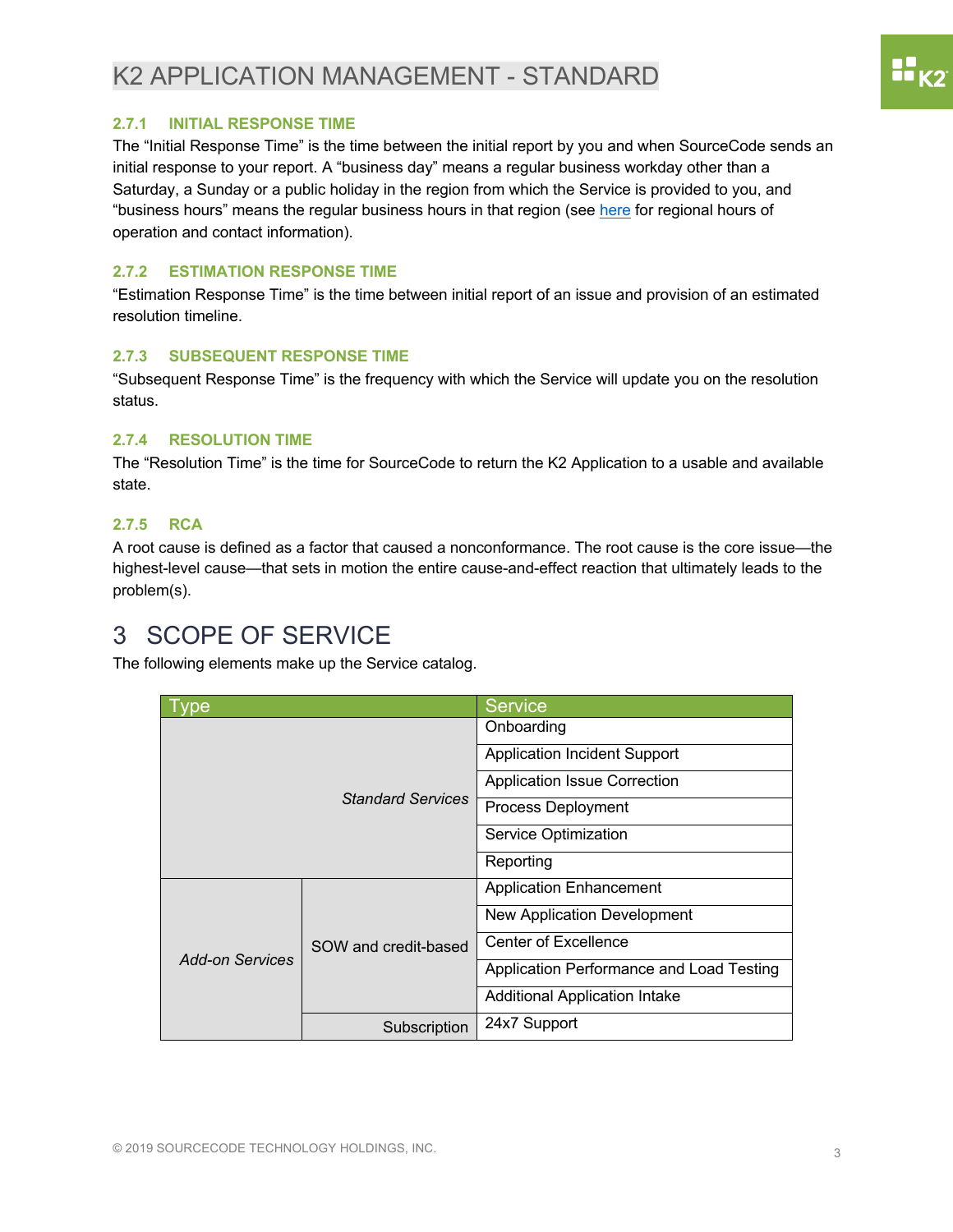# **3.1 ONBOARDING**

SourceCode provides an Onboarding, available from an initial onboarding call with the ESM until the Service is made available to you. SourceCode will ensure that the necessary coordination between SourceCode and customer representatives occurs in this initial phase.

Onboarding includes discovery of customer operational and escalation procedures, Service Desk systems, and other components required for SourceCode representatives to engage with the Customer K2 Helpdesk. During this phase, we will work with you to establish the necessary security and access to your systems, as well as installing and configuring K2 Application monitoring tools.

All K2 Application(s) to be covered under the Service must undergo a quality and stability review before intake. We will review your K2 Application for best practices of design and implementation. We may require certain modifications or enhancements to your application before accepting it to the Service. You can make these modifications yourself or utilize our Application Enhancement service to perform this work for you, for separate fees under a statement of work.

Prior to Service initiation, there will be a period of time spent training SourceCode staff on your operational procedures and case management systems, as well as on the K2 Application(s) covered under this Service.

# **3.2 APPLICATION INCIDENT SUPPORT**

Through the use of a Service Desk, SourceCode will receive, document, and prioritize issues related to your supported K2 Application(s), including:

- Troubleshoot and resolve Functional Issues with the K2 Application that cannot be resolved by the Customer K2 Helpdesk
- Receive and document Functional Issues related to the K2 Application
- Collect and document requests for changes ("Change Requests")
- Share status of requests

# **3.3 APPLICATION ISSUE CORRECTION**

If your supported K2 Application(s) have issues working as intended, the Service will restore original functionality, via either a permanent fix or a temporary workaround until a permanent fix is found. To identify and request K2 Application problem corrections, submission of an Application Incident is necessary.

# **3.4 PROCESS DEPLOYMENT**

The Service will include scheduled application deployments as part of Application Issue Correction, Application Enhancements, or New Application Intake. This will include validating source and target environment readiness, solution packaging from source environment, and solution deployment to the target environment. This work will be performed during the customer's standard scheduled K2 Maintenance Window for Application Enhancements and Application Issue Corrections, unless an emergency change request has been requested and approved by the customer. Deployment for New Application Intake will occur during business hours.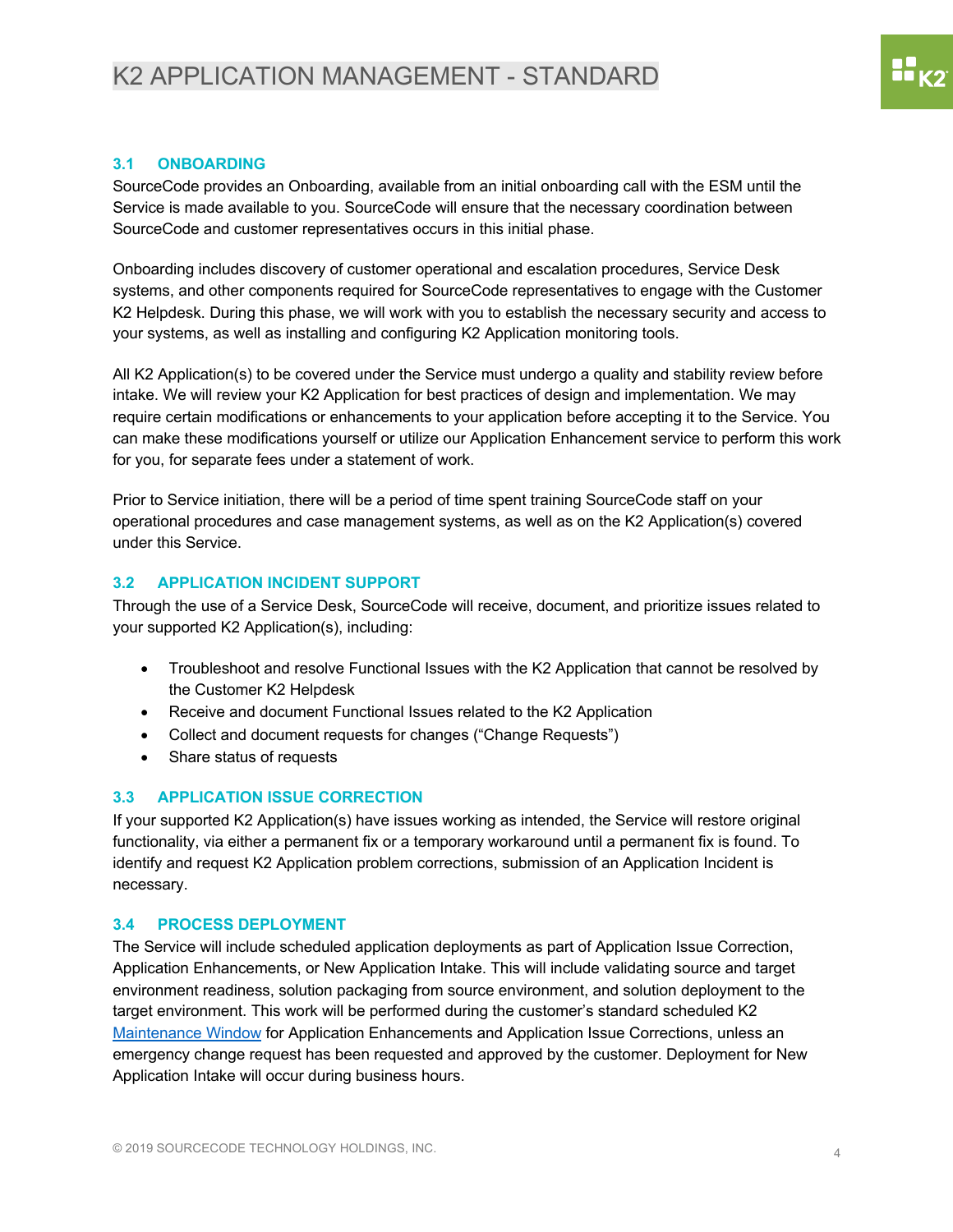# **3.5 SERVICE OPTIMIZATION**

SourceCode aims to continually improve on and optimize the Service through regular reviews of operations and education of the Customer K2 Helpdesk team to improve communication, case triage and deflection.

## **3.6 REPORTING**

The Service will provide regular reporting to the customer, through a combination of review meetings and self-service. This will ensure that you have full visibility into delivery of the Service.

#### **3.6.1 WEEKLY**

On a weekly basis, the ESM will provide you with a status report that gives an overall summary of the following:

- On-going activities
- Completed tasks
- Upcoming milestones and releases
- Risk identification and mitigation plan

#### **3.6.2 MONTHLY**

On a monthly basis, the ESM will meet with the customer's business and/or technical contacts to review service delivery. This activity includes the following:

- Tracking unresolved issues from maintenance projects which impact service levels
- Updating maintenance project progress and resolving critical issues
- Capturing agreements and disagreements and items needing escalation

#### **3.6.3 QUARTERLY**

A quarterly review meeting will be through teleconference meeting session which will be booked in advance. This quarterly meeting will provide:

- Issues list
- Service level review, including metrics reporting, supporting reasons for metrics deviation, and items needing adjustment within service levels (e.g., scope, metrics)

#### **3.7 LIMITATIONS**

You must have an active software and support subscription to be eligible for the Service.

Applications which will be covered under the Service must be reviewed and approved for intake during the Onboarding phase.

Delivery of the Service is via remote/virtual access. The Service does not include any on-site visits or personnel.

This Service is a 2nd line support offering and not 1st line or end user support. The Service will provide your Customer K2 Helpdesk with 2nd line application support for issues with the K2 Application.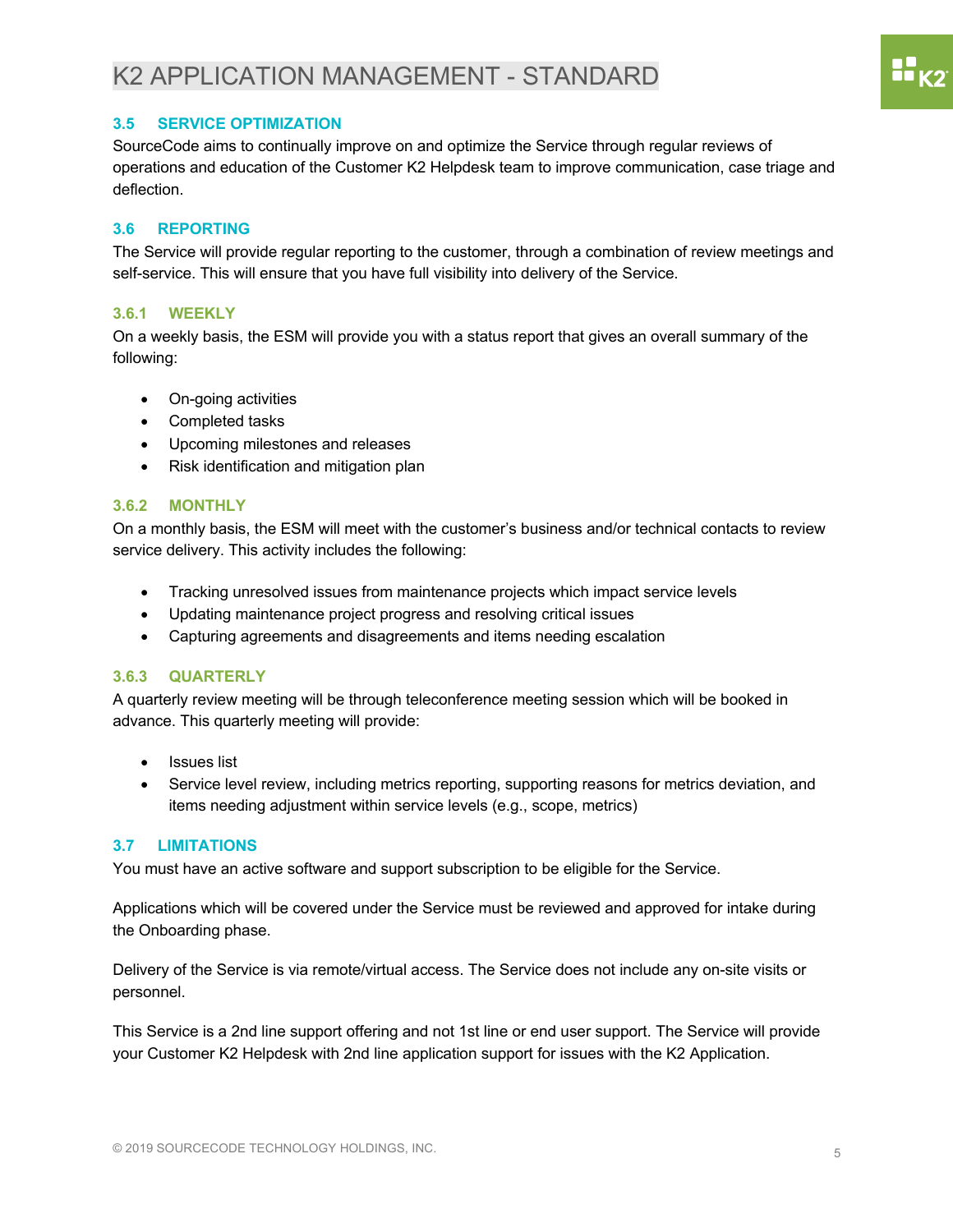A transition period is required for initial service setup and for every new application intake before service levels can be enforced.

For New Application intake, any applications not developed by SourceCode require an intake review and quality validation process. For any applications not included in initial Service Onboarding, this intake review is an hourly fee-based service. Suggested improvements must be implemented before SourceCode will accept the new application into the service contract.

SourceCode has no support obligations for issues resulting from: (i) your equipment, network connections or other infrastructure; (ii) your use of the K2 Software in a manner not consistent with the K2 Software documentation or in violation of the license agreement; (iii) modifications to K2 Software by any party other than SourceCode; or (iv) failures or downtime of the K2 Software due to any factors beyond SourceCode's reasonable control or due to any force majeure event as described in your license agreement.

# 4 ADDITIONAL ADD-ON SERVICES

In addition to the standard scope of the Service defined above, the following optional add-ons can be purchased.

# **4.1 APPLICATION ENHANCEMENT**

The Service maintains your supported K2 Application(s), including modifications to meet new or changed business requirements, regulatory statutes, performance optimizations, and to compensate for new hardware or software releases. Application Enhancements will require a discovery and scoping process, resulting in a custom SOW and quote for the required work. Any Change Requests determined to be new features (rather than issue correction) will be considered Application Enhancements.

## **4.2 NEW APPLICATION DEVELOPMENT**

Similar to Application Enhancement, SourceCode can scope, design, and develop new applications or artifacts. New development will require a discovery and scoping process, resulting in a custom SOW and quote for the required work.

# **4.3 CENTER OF EXCELLENCE**

This service helps you establish a strategy for continual predictable application development and management of the K2 platform. With the Center of Excellence, customer can establish data use and governance, new application intake process and evaluation criteria, new developer onboarding and education standards for both IT and citizen developers, and quality through best practices and patterns for design, development and testing. This add-on enables you to gain optimal ROI from the K2 platform. This offering requires a statement of work and quote.

## **4.4 APPLICATION PERFORMANCE AND LOAD TESTING**

SourceCode will work with you to establish application performance benchmarks, and schedule additional performance testing, per your business requirements. This offering requires a statement of work and quote.

# **4.5 ADDITIONAL APPLICATION INTAKE**

Additional K2 Application(s) may be added to coverage under this Service. After initial service Onboarding, intake of any K2 Applications not developed by SourceCode will require an application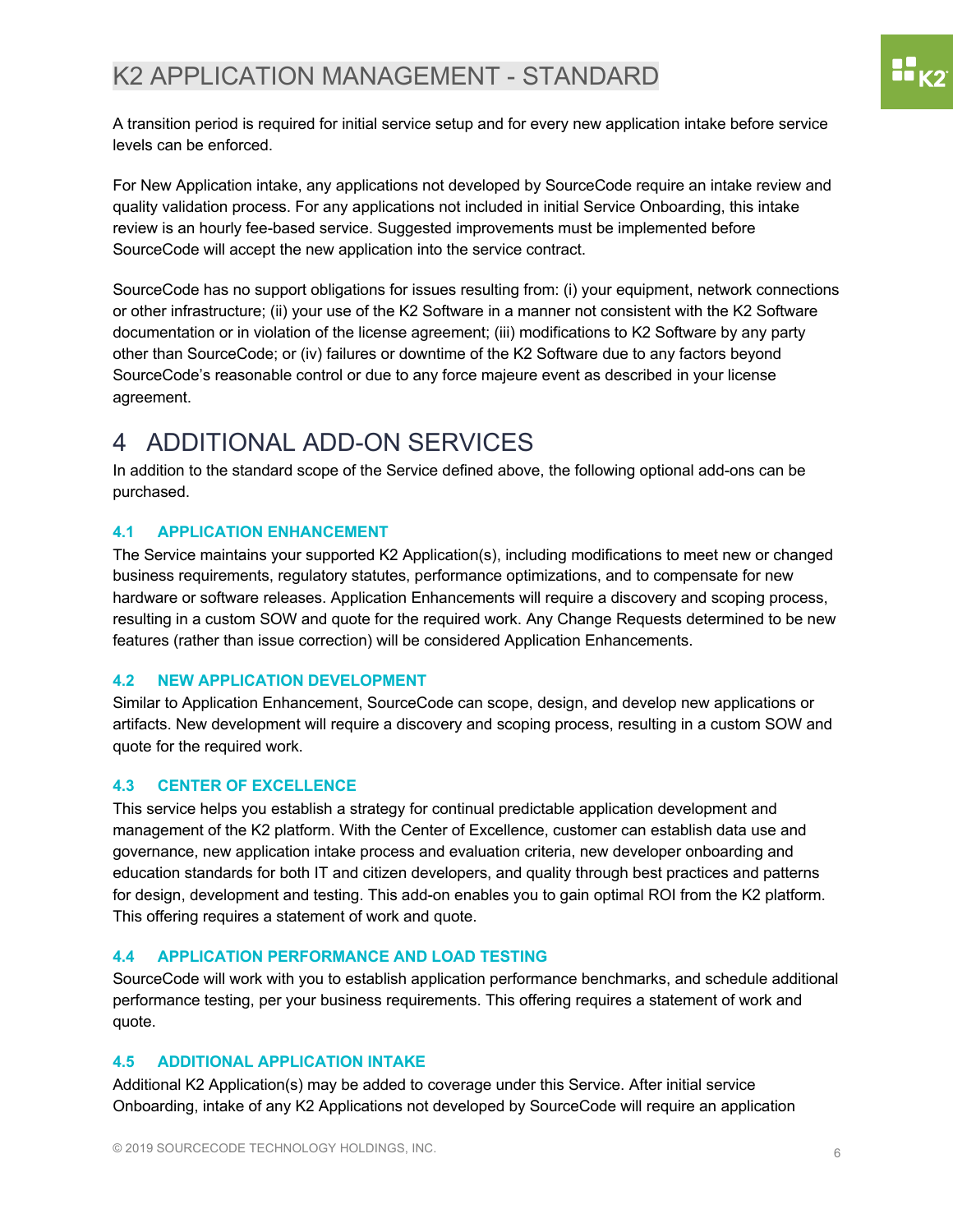quality and stability review. This review of your K2 Application for best practices in design and implementation will be an hourly, fee-based service. Any identified improvements must be implemented before SourceCode will accept the new application into the Service contract. Training SourceCode staff on the application will also need to be completed prior to enforcing service levels on this new application.

## **4.6 24X7 APPLICATION SUPPORT**

Standard coverage of the Service is only during regional business hours. One or more K2 Applications can be covered with 24x7 Application Support, at an additional fee. If 24x7 Application Support has been purchased for a K2 Application, then Off-Hours Availability service levels will also apply.

# 5 MEASUREMENT OF SERVICE DELIVERY

Delivery of the K2 Application Support Service is measured over a variety of service level metrics. These measurements are calculated per calendar month, unless noted otherwise.

## **5.1 APPLICATION INCIDENT SUPPORT**

#### **5.1.1 APPLICATION FUNCTION TYPES**

Each supported K2 Application has a defined Function Type. The table below provides a brief definition of each Application Function Type. Application Function Type will be determined during K2 Application intake and can be changed by mutual agreement between customer and SourceCode.

| Application<br>Function Type | <b>Definition</b>                                                                                                                                      |
|------------------------------|--------------------------------------------------------------------------------------------------------------------------------------------------------|
| Critical                     | These application functions are critical to ensuring application usability and user<br>productivity. Extended failure will impact business continuity. |
| Important                    | These application functions are important to application usability and user<br>productivity but are not critical to business continuity.               |
| Supportive                   | These applications support user productivity but are not essential to business<br>continuity.                                                          |

## **5.1.2 APPLICATION AVAILABILITY**

The K2 Application is available when the customer is able to access and execute any of the included K2 Application functions from a functioning workstation and live network connection. For a K2 Application to be available, all of its supporting systems must be operational.

## 5.1.2.1 STANDARD (BUSINESS HOURS) APPLICATION AVAILABILITY

Standard Application Availability is measured as a "Monthly Uptime Percentage" and is calculated via the following formula:

 $[Business \, Hours \, minutes \, per \, month] - [Downtime \, minutes] \times 100$  [Business Hours minutes per month]

Business Hours minutes per month is the total minutes during regional business hours in the applicable billing month less Scheduled Maintenance.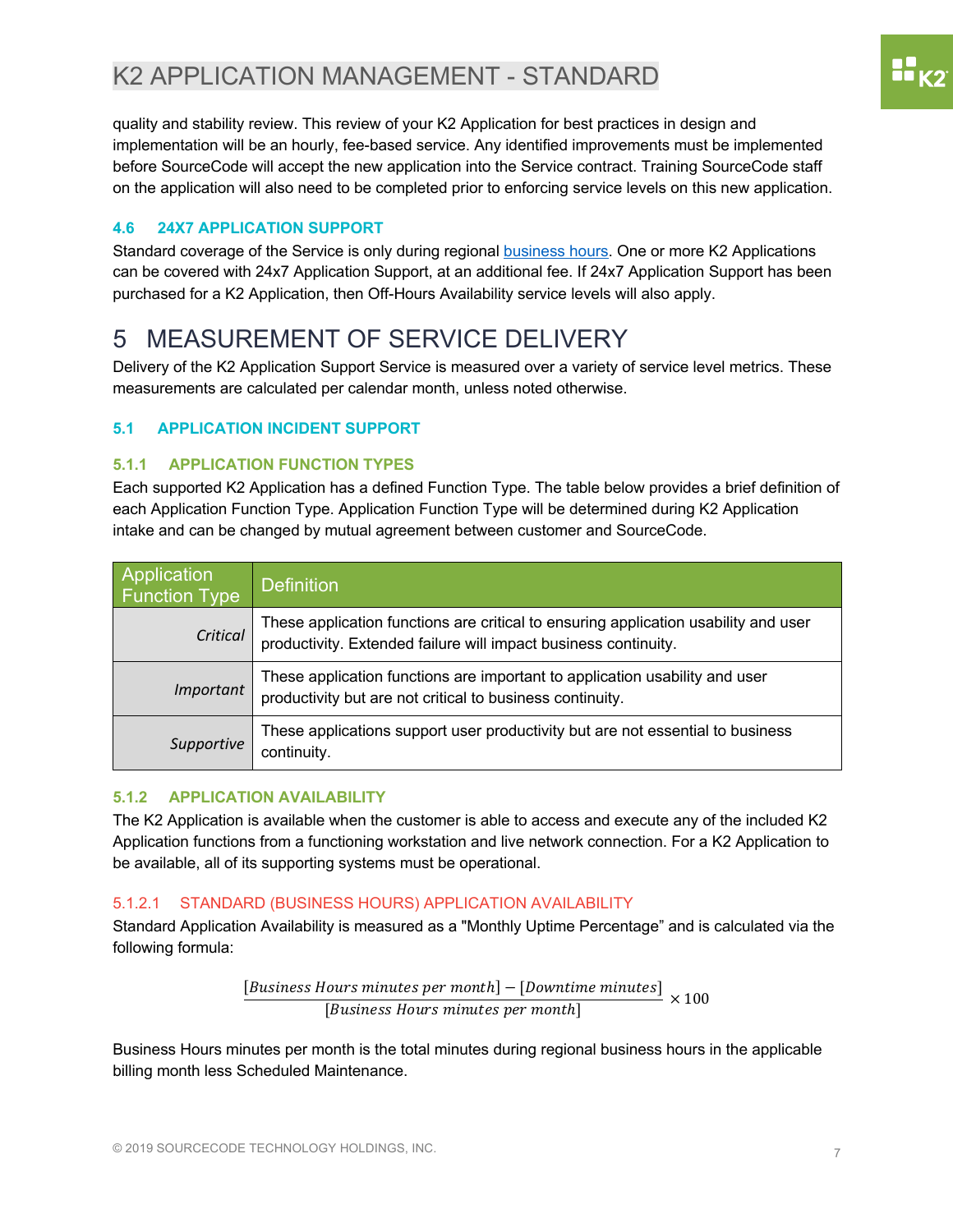Downtime minutes is defined as the total minutes in a billing month in which the K2 Application is unavailable, excluding (i) Scheduled Maintenance or (ii) unavailability of the K2 Application due to issues described in the Service Level Exclusions below.

Scheduled Maintenance events are planned, periodic deployments, updates, fixes or changes made by the Service to supported K2 Application(s). The majority of these maintenance tasks are performed without any impact on Application Availability, but some maintenance tasks may require planned downtime.

## 5.1.2.2 24X7 APPLICATION AVAILABILITY

24x7 Application Availability is measured as a "Monthly Uptime Percentage" and is calculated by the formula:

 $[All Available minutes per month] - [Down time minutes]  
$$
\times 100
$$
 [All Available minutes per month]$ </u>

All Available minutes per month is the total minutes in the applicable billing period less Scheduled Maintenance.

## **5.1.3 MAINTENANCE WINDOWS**

Scheduled Maintenance will be performed during the maintenance window of Sunday 12:01am – 8:00am, unless communicated to the customer at least 24 hours in advance, or an Emergency Change Request has been approved by the customer.

## **5.1.4 APPLICATION AVAILABILITY SERVICE LEVELS**

Application Availability service levels are measured per covered K2 Application. No more than one Application Availability Service Credit per K2 Application can be incurred in a given month.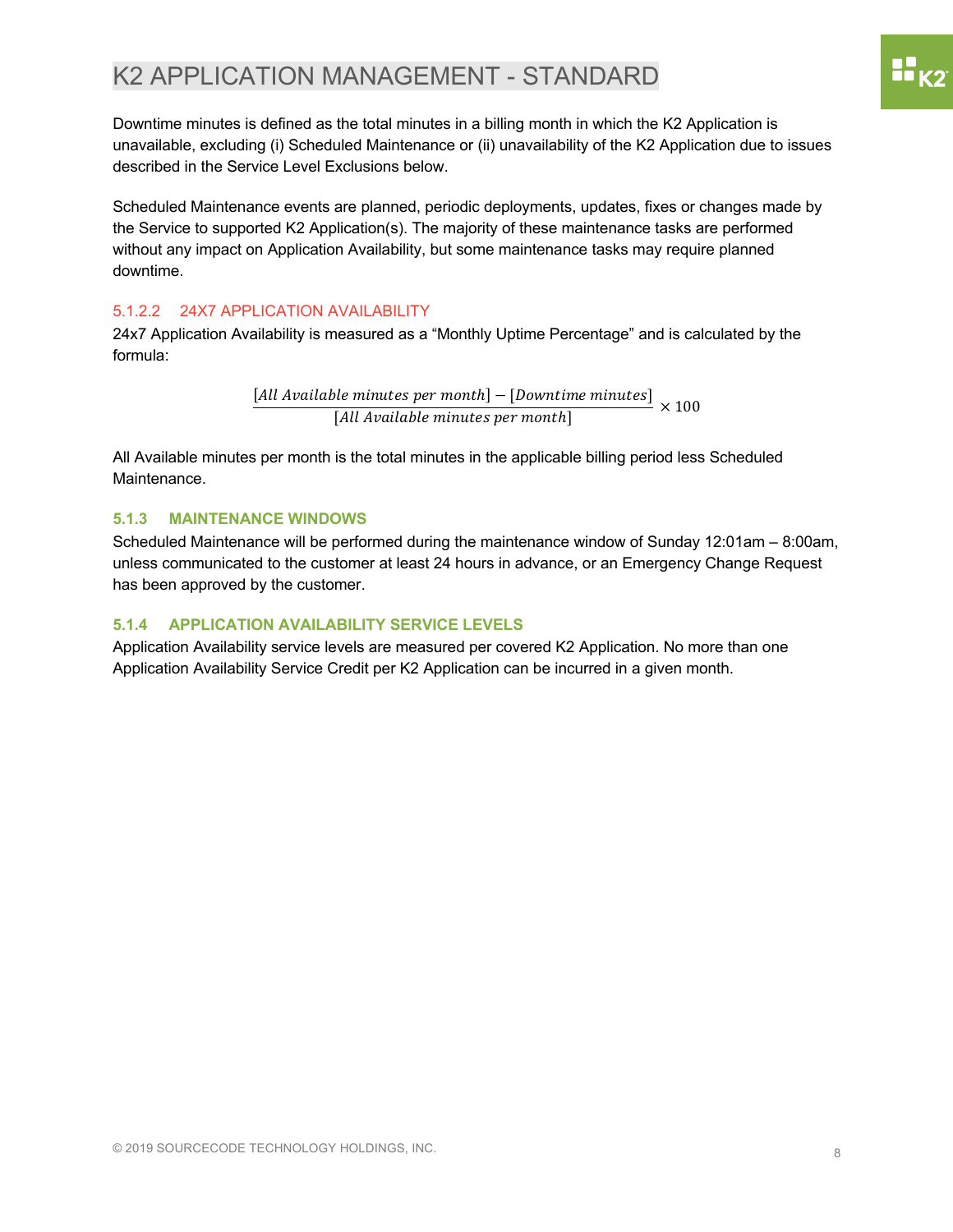| Application<br><b>Function Type</b> | Business Hours <sup>1</sup><br>Availability | <b>Off-Hours</b><br>Availability <sup>2</sup> | Service Credit     |
|-------------------------------------|---------------------------------------------|-----------------------------------------------|--------------------|
| Critical                            | 99.5%                                       | 99.5%                                         | 5% of monthly fees |
| Important                           | 99%                                         | 98%                                           | 5% of monthly fees |
| Supportive                          | 98%                                         | 98%                                           | 2% of monthly fees |

<sup>1</sup> Regional Business Hours are defined at contact-support.

<sup>2</sup> Off-Hours Availability is only provided for K2 Applications where  $24x7$  Application Support has been purchased.

#### **5.1.5 SERVICE LEVEL EXCLUSIONS**

Unless specified otherwise, Application Availability applies only to a customer's K2 Application hosted in their production environment. Application Availability service levels are not offered for non-Production K2 Applications.

Application Availability does not include the following:

- A failure, degradation of performance or malfunction resulting from scripts, data, applications, infrastructure, software, penetration testing and/or performance testing directed, provided or performed by customer.
- Planned outages, scheduled maintenance, or outages initiated by the Service at the request or direction of customer for maintenance, deployment, configurations, backups or other purposes that require the K2 Application to be temporarily taken offline.
- Interruption or shut down of the K2 Application due to circumstances reasonably believed by the Service to be a significant threat to the normal operation of the K2 Application, the operating infrastructure, the facility from which the K2 Application is provided, and/or access to, or the integrity of customer data (e.g., a hacker or malware attack).
- Outages due to unsupported system administration, commands or changes performed by customer users or representatives.
- Outages due to denial of service attacks, natural disasters, changes resulting from government, political, or other regulatory actions or court orders, strikes or labor disputes, acts of civil disobedience, acts of war, acts against parties (including carriers and other K2 vendors), and other force majeure events.
- Inability to access the K2 Application or outages caused by the customer's conduct, including negligence or breach of the customer's material obligations under the Service, or by other circumstances outside of the Service's or SourceCode control.
- Lack of availability or untimely response time of the customer to respond to incidents that require customer participation for source identification and/or resolution.
- Outages caused by failures or fluctuations in electrical, connectivity, network or telecommunications equipment or lines due to customer conduct or circumstances outside of the Service's control.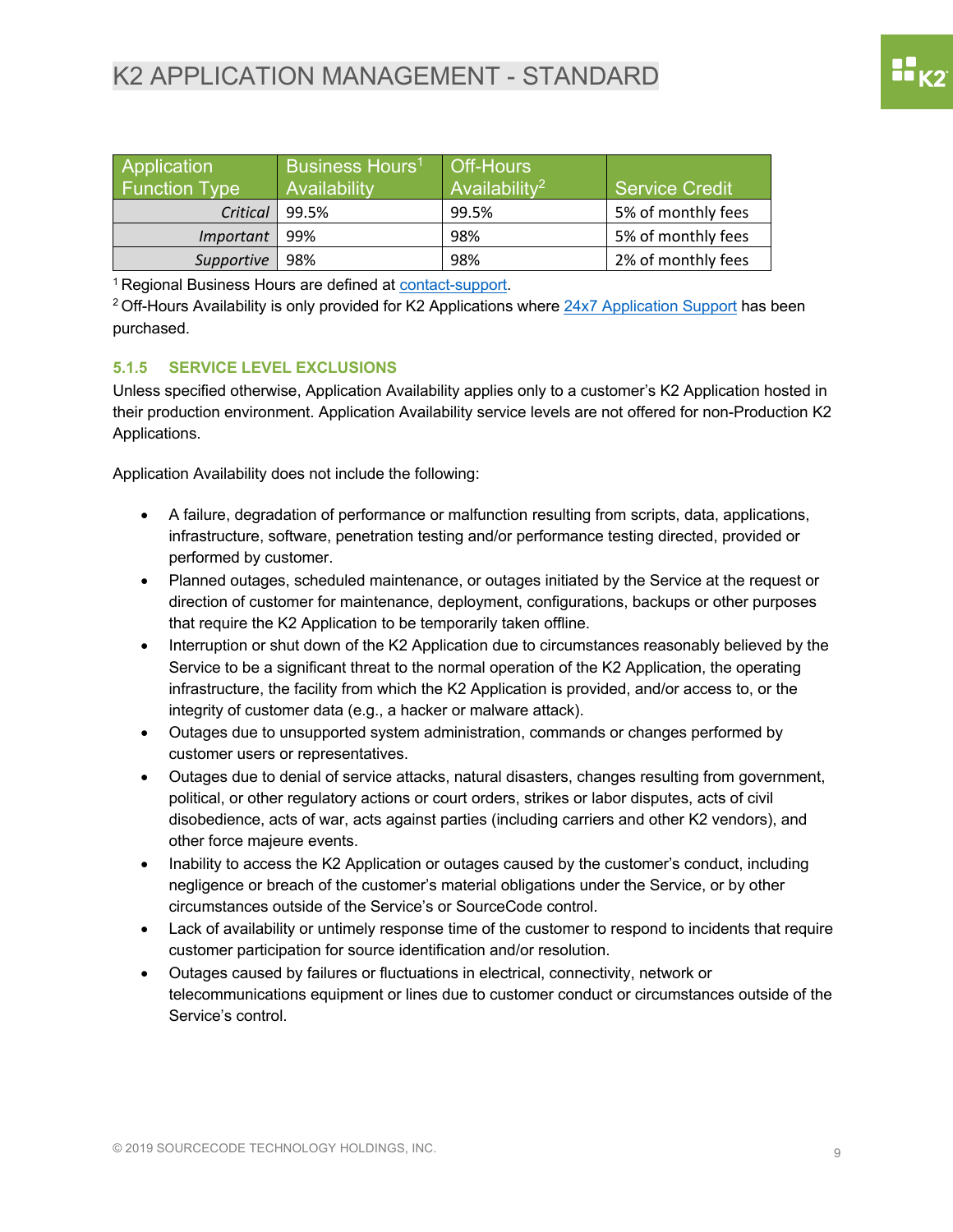## **5.2 APPLICATION ISSUE CORRECTION**

The following procedures will be used to respond to K2 Application problems that are received by the Service Desk. A problem is defined as an unplanned system event which adversely affects application processing or application deliverables.

## **5.2.1 INCIDENT SUBMISSION**

The procedure to submit an incident to the Service will vary by customer and will therefore be defined in more detail during the Onboarding process. At a high level, the first line of assistance will be the Customer K2 Helpdesk, who will then submit incidents to SourceCode for correction, via SourceCode's support ticket system.

## **5.2.2 PRIORITY LEVELS**

Requests for corrections received by the Service Desk will be given a Severity Code from 1 to 4 based on Application Function Type and criticality of the issue. The Severity Code will be the basis for scheduling work on the backlog and assigning resources to the request. Critical, important, and supportive application functions are defined in the section above on Application Function Types.

| <b>Severity Code</b> | <b>Definition</b>                                                                                                                                                                                                          |
|----------------------|----------------------------------------------------------------------------------------------------------------------------------------------------------------------------------------------------------------------------|
| 1                    | A problem has made a critical application function unusable or unavailable and no<br>workaround exists.                                                                                                                    |
| $\overline{2}$       | A problem has made a critical application function unusable or unavailable, but a<br>workaround exists.<br>or<br>A problem has made an important application function unusable or unavailable and<br>no workaround exists. |
| $\overline{z}$       | A problem has diminished critical or important application functionality or<br>performance, but the functionality still performs as specified in the user<br>documentation.                                                |
| $\overline{4}$       | A problem has diminished supportive application functionality or performance.                                                                                                                                              |

Any requests determined to be requests for new features or functionality will be handled as Application Enhancement requests.

## **5.2.3 RESPONSE AND RESOLUTION TIMES**

Severity codes are used in order to determine appropriate response and resolution times. Response and Resolution times are measured from when the incident is opened by the Customer K2 Helpdesk.

## 5.2.3.1 RESPONSE AND RESOLUTION TIMES FOR STANDARD APPLICATION SUPPORT

For standard K2 Application Support, all Response and Resolution service levels are calculated during business hours only. Resolution times only include SourceCode hours spent resolving the incident, excluding time spent waiting for customer response

.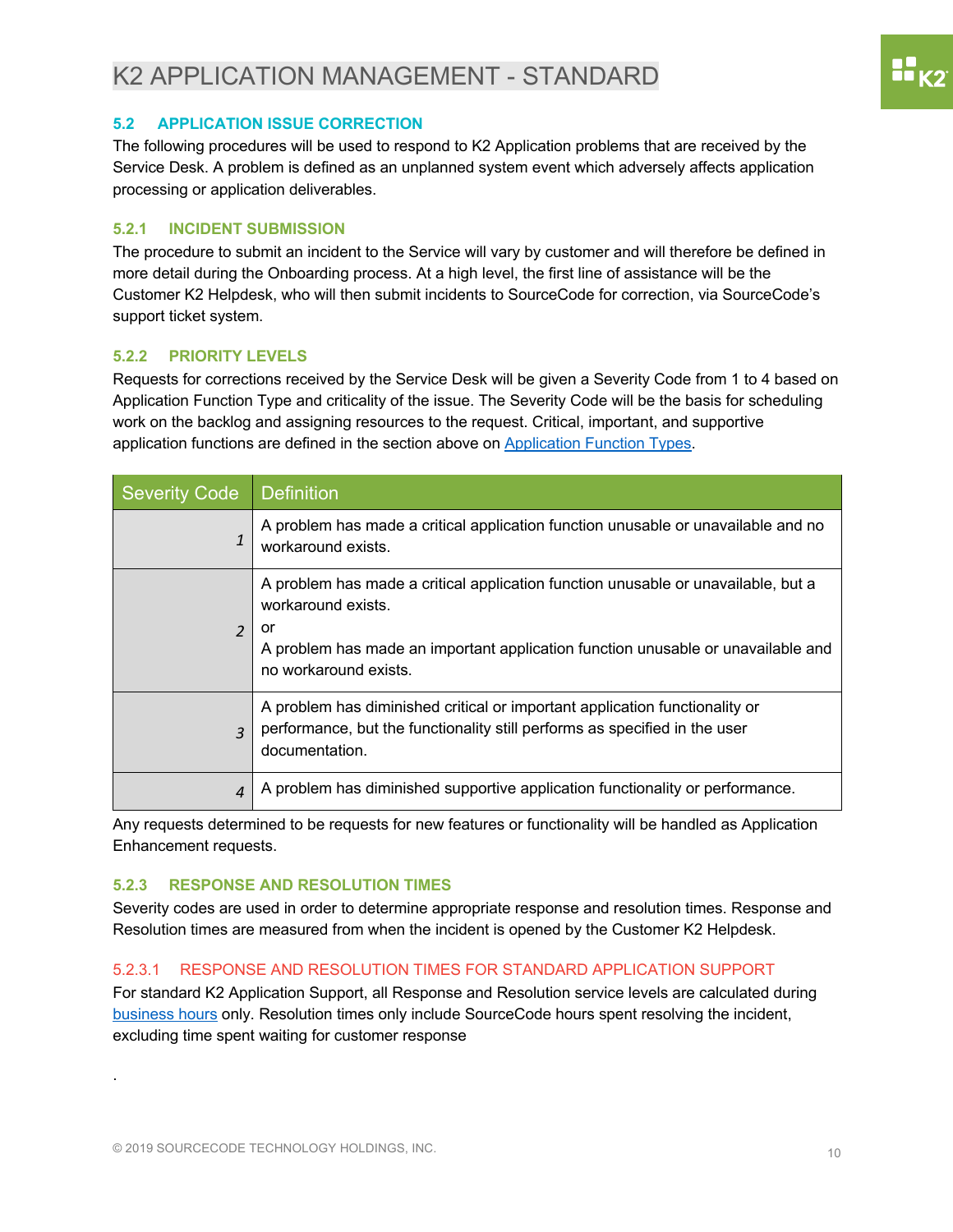| <b>Severity</b> | <b>Initial</b><br>Response | <b>Estimation</b><br>Response | Subsequent<br>Response | Resolution |
|-----------------|----------------------------|-------------------------------|------------------------|------------|
|                 | 30 minutes                 | 3 hours                       | Every 1 Hour           | 2 Days     |
|                 | 1 Hour                     | 4 hours                       | Every 4 hours          | 4 days     |
|                 | 2 hour                     | 8 hours                       | Every 1 Days           | 8 days     |
|                 | 2 hour                     | Next business day             | Weekly                 | 25 days    |

## 5.2.3.2 RESPONSE AND RESOLUTION TIMES FOR 24X7 APPLICATION SUPPORT

For 24x7 Application Support, Response and Resolution service levels for Severity 1 incidents are calculated on a 24x7 basis. Severity 2, 3, and 4 incidents will remain based on business hours only. Resolution times only include SourceCode hours spent resolving the incident, excluding time spent waiting for customer response.

|          | <b>Initial</b>   | <b>Estimation</b> | Subsequent             |                  |
|----------|------------------|-------------------|------------------------|------------------|
| Severity | Response         | Response          | Response               | Resolution       |
|          | 30 minutes       | 3 hours           | Every 1 Hour           | 2 Days           |
|          | 1 business hours | 4 business hours  | Every 4 business hours | 4 business days  |
|          | 2 business hours | 8 business hours  | Every 1 Days           | 8 business days  |
|          | 2 business hours | Next business day | Weekly                 | 25 business days |

## **5.2.4 RESPONSE AND RESOLUTION SERVICE LEVELS**

Response and Resolution service levels are measured per issue severity, and not per supported K2 Application. All service level measurements reset at the end of each calendar month.

| be                                                                     | <b>Measurement</b>                                                     | Service Credit     |
|------------------------------------------------------------------------|------------------------------------------------------------------------|--------------------|
|                                                                        | Severity 1 and 2   Three or more consecutive Severity 1 or 2 incidents |                    |
| <b>Resolution</b>                                                      | take longer than specified SLAs to resolve                             | 5% of monthly fees |
| Severity 3 and 4   Three or more consecutive Severity 3 or 4 incidents |                                                                        |                    |
| take longer than specified SLAs to resolve<br>Resolution               |                                                                        | 2% of monthly fees |
|                                                                        | Three or more consecutive incidents exceed Initial                     |                    |
|                                                                        | Response, Estimation Response, and/or Subsequent                       |                    |
| Response/Estimate                                                      | Response time SLAs                                                     | 2% of monthly fees |

If the Service does not achieve the relevant Initial Response, Recovery and/or Resolution service level, SourceCode will issue, and implement, an appropriate escalation action plan for the handling and resolution of the Application Incident. SourceCode will update the plan until the Application Incident has been resolved.

## **5.3 SERVICE LEVEL REMEDY POLICY**

Where the Service has not achieved one or more required service levels within a calendar month (as set out in Sections 5.1 and 5.2 above), the customer will be entitled to a Service Credit calculated, as set out in the sections above, as a percentage of the monthly rate of the Service fee.

To receive a Service Credit, the customer must have opened an Application Incident for the availability issue, and the customer must notify their ESM within thirty (30) days of the end of the month in which the Service Availability was not met to provide the following: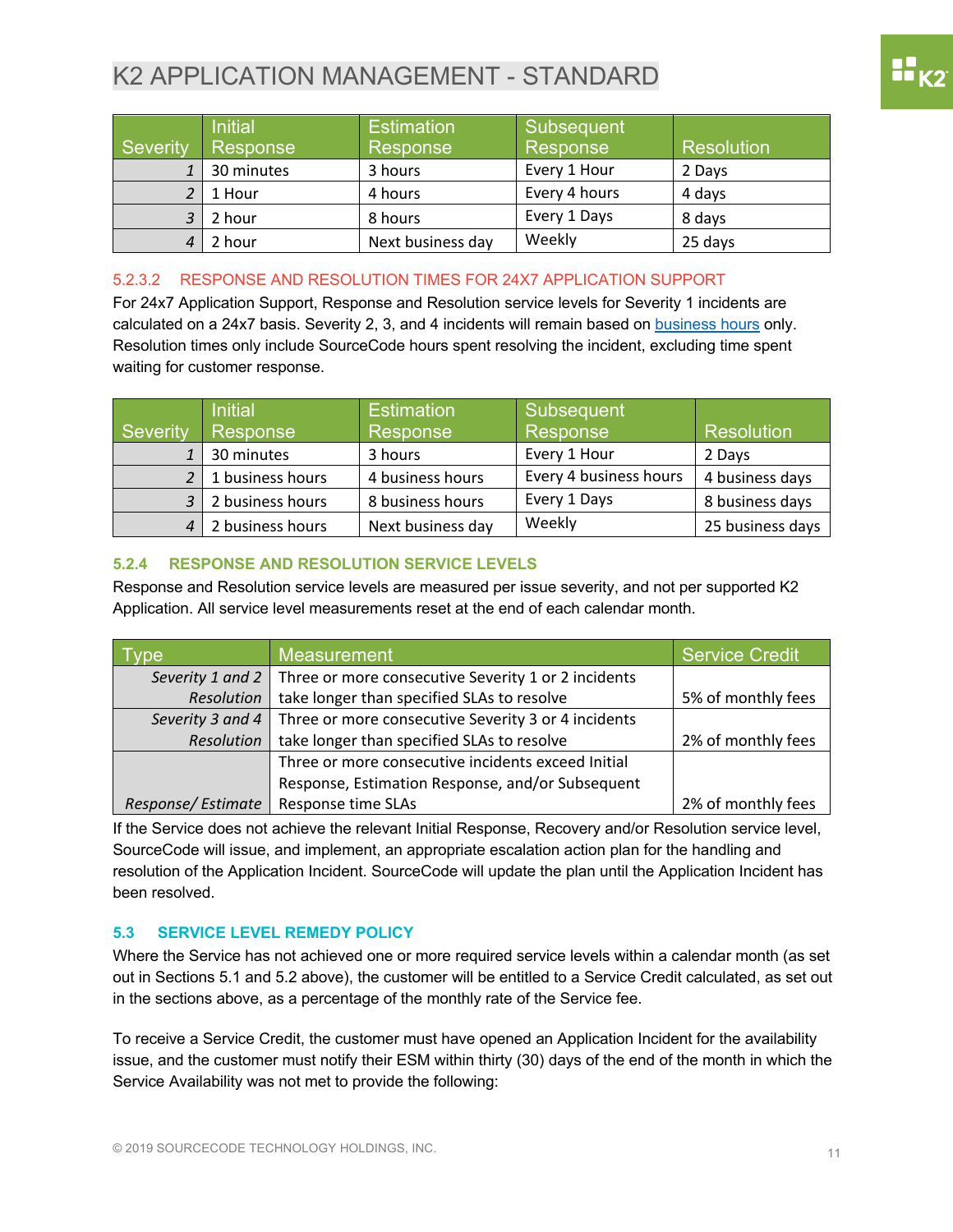- The Application Incident number
- A detailed description of when the K2 Application was not available including duration of the downtime or how SourceCode did not meet response or resolution times
- How the customer was affected

SourceCode reserves the right to withhold a Service Credit if it cannot verify the downtime or if the customer cannot provide evidence that they were adversely affected as a result of the downtime.

A customer must be in compliance with all Policies in order to be eligible for a Service Credit. Customers in breach of their obligations, including payment obligations, are not entitled to a Service Credit.

Verified Service Credits will be added to the customer's Service account balance for use upon subsequent renewal. No refunds or cash value will be provided.

The total Service Credits available to the customer in any month will not exceed thirty percent (30%) of the monthly Service fee.

#### **5.4 RCA**

For Severity 1 critical issues (as defined in 5.1.1 and 5.2.2 above) RCA will be provided and reported back to the client with remedial steps.

The aim is to determine the most probable underlying causes of issues/problems and undesired events within the application with the aim of formulating and agreeing corrective actions to at least mitigate if not eliminate those causes and so produce significant long-term improvement.

# 6 MEASUREMENT OF ADD-ON SERVICE DELIVERY

## **6.1 APPLICATION ENHANCEMENT AND NEW DEVELOPMENT**

Application Enhancement projects involve functional enhancements made to a properly working K2 Application to accommodate new or changed user requirements. Examples include increasing an application's performance, enhancing a user interface, or optimizing code.

Application Enhancements can be requested by you or proposed by SourceCode. Enhancements will be handled as projects and prioritized according to the severities listed under Priority Levels above.

New Application Development will follow the same basic delivery method as Application Enhancement, with project management services included.

#### **6.1.1 PROJECT MANAGEMENT**

SourceCode manages Application Enhancement and New Development projects in a structured, organized, and cost-effective manner.

The measurement period for project management service levels is either the entire project span or the milestone completion span, defined in the SOW for the project. Design specifications and project acceptance criteria are also defined during initial project scoping.

Upon delivery of the project, customer will have 30 days to accept the deliverables, or provide written notice of nonconformity. A notice of nonconformity must include a description of how the deliverable fails to meet the original specifications and acceptance criteria.